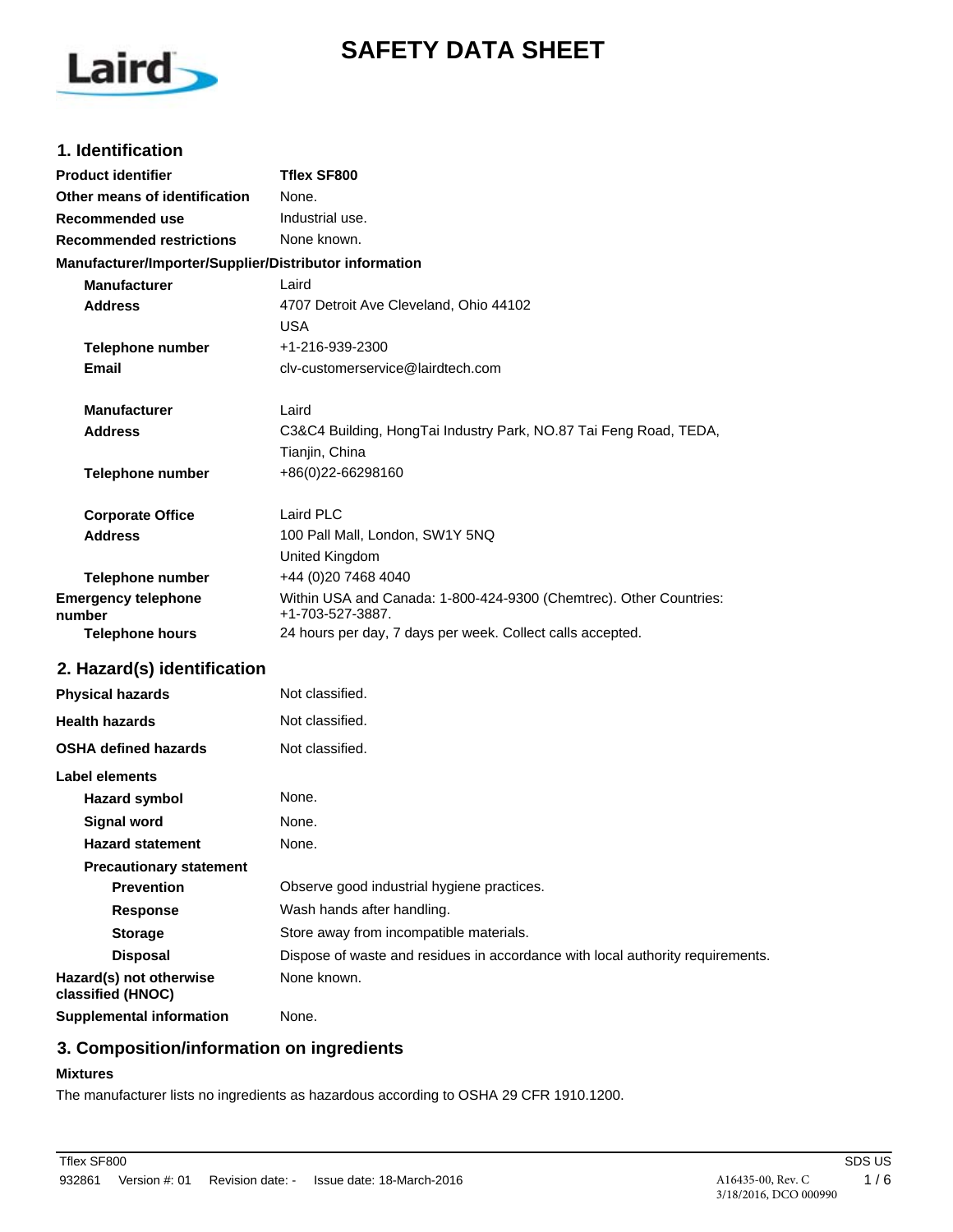## **4. First-aid measures**

| <b>Inhalation</b>                                                            | Not relevant, due to the form of the product.                                                                                                                                                                             |
|------------------------------------------------------------------------------|---------------------------------------------------------------------------------------------------------------------------------------------------------------------------------------------------------------------------|
| <b>Skin contact</b>                                                          | Not relevant, due to the form of the product.                                                                                                                                                                             |
| Eye contact                                                                  | Not relevant, due to the form of the product.                                                                                                                                                                             |
| Ingestion                                                                    | Not relevant, due to the form of the product.                                                                                                                                                                             |
| <b>Most important</b><br>symptoms/effects, acute and<br>delayed              | Not relevant, due to the form of the product.                                                                                                                                                                             |
| Indication of immediate<br>medical attention and special<br>treatment needed | Treat symptomatically.                                                                                                                                                                                                    |
| <b>General information</b>                                                   | First aid personnel must be aware of own risk during rescue.                                                                                                                                                              |
| 5. Fire-fighting measures                                                    |                                                                                                                                                                                                                           |
| Suitable extinguishing media                                                 | Use fire-extinguishing media appropriate for surrounding materials.                                                                                                                                                       |
| Unsuitable extinguishing<br>media                                            | None.                                                                                                                                                                                                                     |
| Specific hazards arising from<br>the chemical                                | During fire, gases hazardous to health may be formed.                                                                                                                                                                     |
| Special protective equipment<br>and precautions for firefighters             | Selection of respiratory protection for firefighting: follow the general fire precautions indicated in<br>the workplace. Self-contained breathing apparatus and full protective clothing must be worn in<br>case of fire. |
| <b>Fire fighting</b><br>equipment/instructions                               | Use standard firefighting procedures and consider the hazards of other involved materials.                                                                                                                                |
| <b>Specific methods</b>                                                      | Use standard firefighting procedures and consider the hazards of other involved materials.                                                                                                                                |

#### **6. Accidental release measures**

**General fire hazards** Will burn if involved in a fire.

**Personal precautions,** Keep unnecessary personnel away. For personal protection, see section 8 of the SDS. **protective equipment and emergency procedures** Sweep up or gather material and place in appropriate container for disposal. For waste disposal, see section 13 of the SDS. **Methods and materials for containment and cleaning up Environmental precautions** Avoid discharge into drains, water courses or onto the ground.

## **7. Handling and storage**

| <b>Precautions for safe handling</b>                            | No special precautions are necessary beyond normal good hygiene practices. See Section 8 of the<br>SDS for additional personal protection advice when handling this product. Observe good industrial<br>hygiene practices. |
|-----------------------------------------------------------------|----------------------------------------------------------------------------------------------------------------------------------------------------------------------------------------------------------------------------|
| Conditions for safe storage,<br>including any incompatibilities | Store in closed original container in a dry place.                                                                                                                                                                         |

#### **8. Exposure controls/personal protection**

| <b>Occupational exposure limits</b> | No exposure limits noted for ingredient(s).                                                                                                                                                                    |  |
|-------------------------------------|----------------------------------------------------------------------------------------------------------------------------------------------------------------------------------------------------------------|--|
| <b>Biological limit values</b>      | No biological exposure limits noted for the ingredient(s).                                                                                                                                                     |  |
| Appropriate engineering<br>controls | Used as intended, this product is not expected to generate potentially hazardous quantities of dust<br>or fumes.<br>In an industrial work environment no special precautions or control measures are required. |  |
|                                     | Individual protection measures, such as personal protective equipment                                                                                                                                          |  |
| <b>Eye/face protection</b>          | Not normally needed.                                                                                                                                                                                           |  |
| <b>Skin protection</b>              |                                                                                                                                                                                                                |  |
| <b>Hand protection</b>              | Not normally needed.                                                                                                                                                                                           |  |
| <b>Other</b>                        | No skin protection is ordinarily required under normal conditions of use. In accordance with good<br>industrial hygiene practices, precautions should be taken to avoid skin contact.                          |  |
| <b>Respiratory protection</b>       | Not normally needed.                                                                                                                                                                                           |  |
| <b>Thermal hazards</b>              | Wear appropriate thermal protective clothing, when necessary.                                                                                                                                                  |  |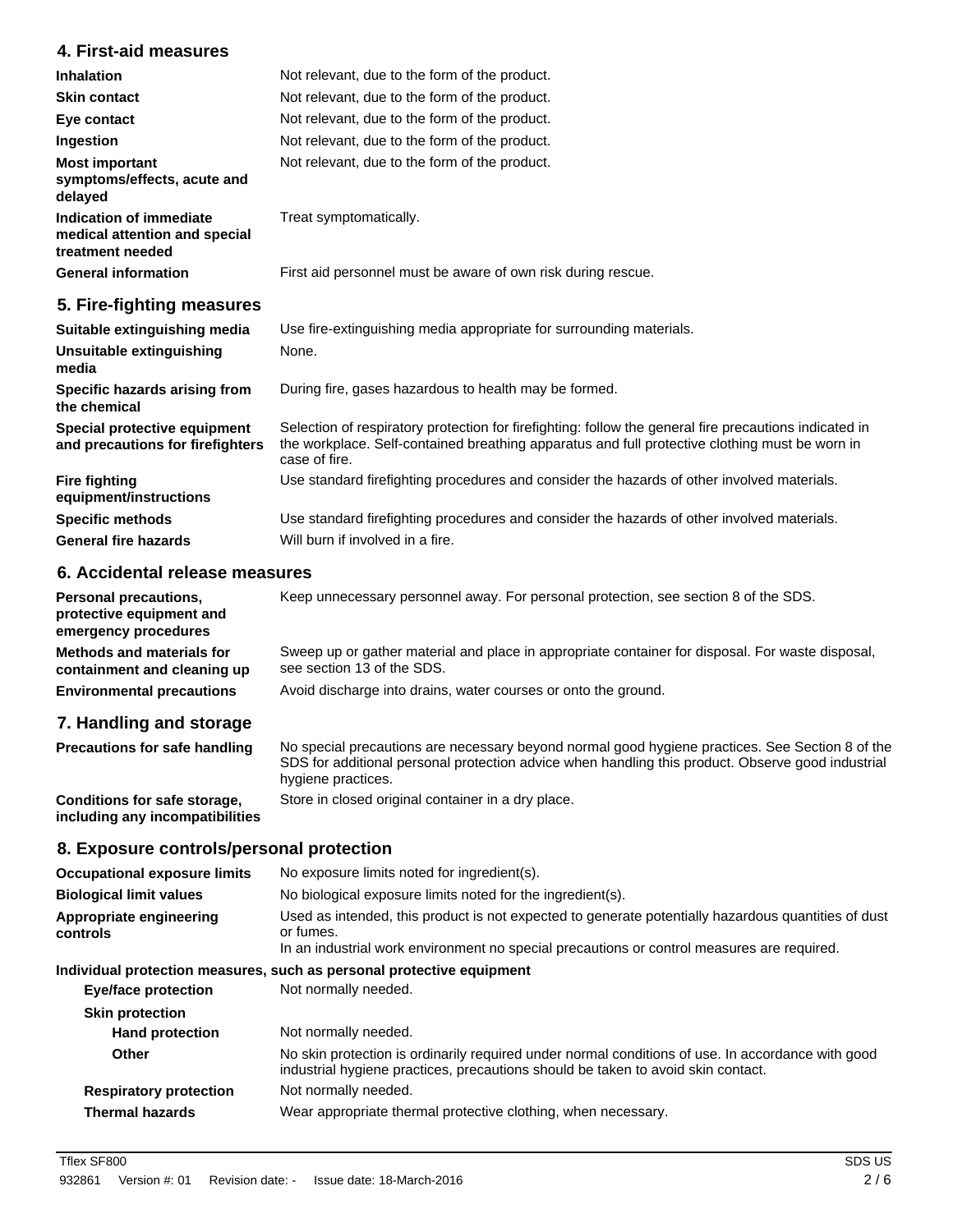# **9. Physical and chemical properties**

| Appearance                                        |                                                                                |
|---------------------------------------------------|--------------------------------------------------------------------------------|
| <b>Physical state</b>                             | Solid.                                                                         |
| <b>Form</b>                                       | Sheet.                                                                         |
| Color                                             | Gray.                                                                          |
| Odor                                              | Odorless.                                                                      |
| <b>Odor threshold</b>                             | Not applicable.                                                                |
| рH                                                | Not applicable.                                                                |
| Melting point/freezing point                      | Not available.                                                                 |
| Initial boiling point and boiling<br>range        | Not applicable.                                                                |
| <b>Flash point</b>                                | > 752.0 °F (> 400.0 °C) Pensky-Martens Closed Cup                              |
| <b>Evaporation rate</b>                           | Negligible.                                                                    |
| Flammability (solid, gas)                         | Non flammable.                                                                 |
| Upper/lower flammability or explosive limits      |                                                                                |
| <b>Flammability limit - lower</b><br>(%)          | Not applicable.                                                                |
| <b>Flammability limit - upper</b><br>(%)          | Not applicable.                                                                |
| Vapor pressure                                    | Negligible.                                                                    |
| <b>Vapor density</b>                              | Negligible.                                                                    |
| <b>Relative density</b>                           | 3.21                                                                           |
| Solubility(ies)                                   |                                                                                |
| Solubility (water)                                | Negligible.                                                                    |
| <b>Partition coefficient</b><br>(n-octanol/water) | Not available.                                                                 |
| <b>Auto-ignition temperature</b>                  | Not applicable.                                                                |
| <b>Decomposition temperature</b>                  | Not available.                                                                 |
| <b>Viscosity</b>                                  | Not applicable.                                                                |
| <b>Other information</b>                          |                                                                                |
| <b>Bulk density</b>                               | 3.21 g/cc at 25 °C                                                             |
| <b>Explosive properties</b>                       | Not explosive.                                                                 |
| <b>Oxidizing properties</b>                       | Not oxidizing.                                                                 |
| VOC (Weight %)                                    | $< 1\%$                                                                        |
| 10. Stability and reactivity                      |                                                                                |
| <b>Reactivity</b>                                 | The product is stable and non-reactive under normal conditions of use, storage |
|                                                   |                                                                                |

| <b>Reactivity</b>                            | The product is stable and non-reactive under normal conditions of use, storage and transport.       |  |
|----------------------------------------------|-----------------------------------------------------------------------------------------------------|--|
| <b>Chemical stability</b>                    | Material is stable under normal conditions.                                                         |  |
| <b>Possibility of hazardous</b><br>reactions | No dangerous reaction known under conditions of normal use.                                         |  |
| <b>Conditions to avoid</b>                   | Avoid temperatures exceeding the decomposition temperature. Contact with incompatible<br>materials. |  |
| Incompatible materials                       | Strong oxidizing agents.                                                                            |  |
| <b>Hazardous decomposition</b><br>products   | Carbon oxides. Metal oxides.                                                                        |  |

## **11. Toxicological information**

#### **Information on likely routes of exposure**

| <b>Inhalation</b>   | Not likely, due to the form of the product. |
|---------------------|---------------------------------------------|
| <b>Skin contact</b> | No adverse effects due to skin contact.     |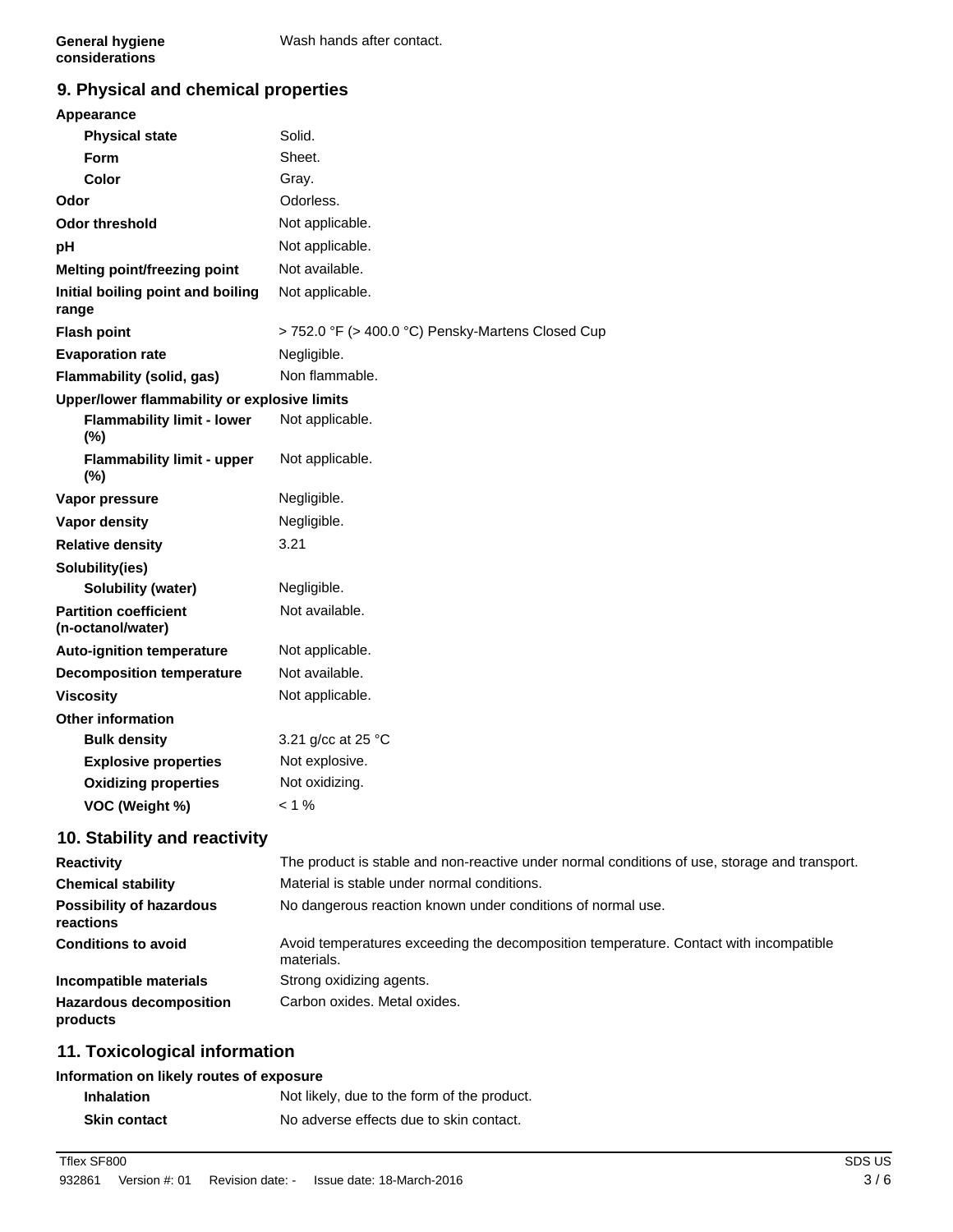| Eye contact                                                                                               | No adverse effects due to eye contact are expected.                                                                                                                                                                    |  |  |
|-----------------------------------------------------------------------------------------------------------|------------------------------------------------------------------------------------------------------------------------------------------------------------------------------------------------------------------------|--|--|
| Ingestion                                                                                                 | No harmful effects expected in amounts likely to be ingested by accident.                                                                                                                                              |  |  |
| Symptoms related to the<br>physical, chemical and<br>toxicological characteristics                        | Not relevant, due to the form of the product.                                                                                                                                                                          |  |  |
| Information on toxicological effects                                                                      |                                                                                                                                                                                                                        |  |  |
| <b>Acute toxicity</b>                                                                                     | No adverse effects are expected.                                                                                                                                                                                       |  |  |
| <b>Skin corrosion/irritation</b>                                                                          | Not classified.                                                                                                                                                                                                        |  |  |
| Serious eye damage/eye<br>irritation                                                                      | Not classified.                                                                                                                                                                                                        |  |  |
| Respiratory or skin sensitization                                                                         |                                                                                                                                                                                                                        |  |  |
| <b>Respiratory sensitization</b>                                                                          | Not classified.                                                                                                                                                                                                        |  |  |
| <b>Skin sensitization</b>                                                                                 | Not classified.                                                                                                                                                                                                        |  |  |
| Germ cell mutagenicity                                                                                    | Not classified.                                                                                                                                                                                                        |  |  |
| Carcinogenicity                                                                                           | Not classified. This product is an article.                                                                                                                                                                            |  |  |
| IARC Monographs. Overall Evaluation of Carcinogenicity<br>Not listed.<br><b>NTP Report on Carcinogens</b> |                                                                                                                                                                                                                        |  |  |
| Not listed.                                                                                               | OSHA Specifically Regulated Substances (29 CFR 1910.1001-1050)                                                                                                                                                         |  |  |
| Not regulated.<br><b>Reproductive toxicity</b>                                                            | Not classified.                                                                                                                                                                                                        |  |  |
| Specific target organ toxicity -<br>single exposure                                                       | Not classified.                                                                                                                                                                                                        |  |  |
| Specific target organ toxicity -<br>repeated exposure                                                     | Not classified.                                                                                                                                                                                                        |  |  |
| <b>Aspiration hazard</b>                                                                                  | Not relevant, due to the form of the product.                                                                                                                                                                          |  |  |
| <b>Chronic effects</b>                                                                                    | No known chronic or acute health risks.                                                                                                                                                                                |  |  |
| <b>Further information</b>                                                                                | None known.                                                                                                                                                                                                            |  |  |
| 12. Ecological information                                                                                |                                                                                                                                                                                                                        |  |  |
| <b>Ecotoxicity</b>                                                                                        | The product is not classified as environmentally hazardous. However, this does not exclude the<br>possibility that large or frequent spills can have a harmful or damaging effect on the environment.                  |  |  |
| <b>Persistence and degradability</b>                                                                      | No data available.                                                                                                                                                                                                     |  |  |
| <b>Bioaccumulative potential</b>                                                                          | No data available.                                                                                                                                                                                                     |  |  |
| <b>Mobility in soil</b>                                                                                   | The product is insoluble in water and will sediment in water systems.                                                                                                                                                  |  |  |
| Other adverse effects                                                                                     | An environmental hazard cannot be excluded in the event of unprofessional handling or disposal.                                                                                                                        |  |  |
| 13. Disposal considerations                                                                               |                                                                                                                                                                                                                        |  |  |
| <b>Disposal instructions</b>                                                                              | Collect and reclaim or dispose in sealed containers at licensed waste disposal site.                                                                                                                                   |  |  |
| Local disposal regulations                                                                                | Dispose in accordance with all applicable regulations.                                                                                                                                                                 |  |  |
| Hazardous waste code                                                                                      | The waste code should be assigned in discussion between the user, the producer and the waste<br>disposal company.                                                                                                      |  |  |
| Waste from residues / unused<br>products                                                                  | Dispose of in accordance with local regulations. Empty containers or liners may retain some<br>product residues. This material and its container must be disposed of in a safe manner (see:<br>Disposal instructions). |  |  |
| <b>Contaminated packaging</b>                                                                             | Since emptied containers may retain product residue, follow label warnings even after container is<br>emptied. Empty containers should be taken to an approved waste handling site for recycling or<br>disposal.       |  |  |
| 14. Transport information<br><b>DOT</b>                                                                   |                                                                                                                                                                                                                        |  |  |

## Not regulated as dangerous goods.

## **IATA**

Not regulated as dangerous goods.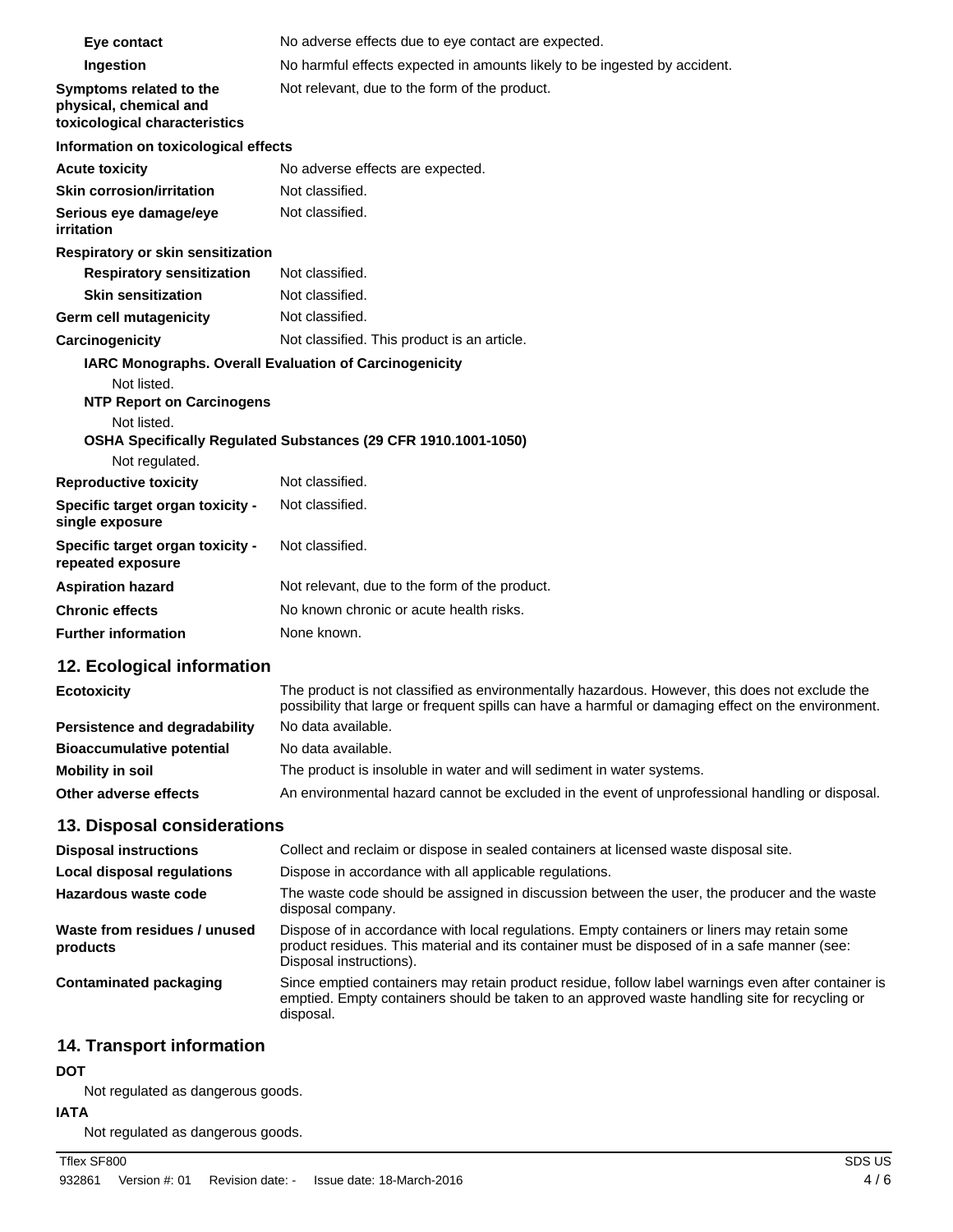#### **IMDG**

Not regulated as dangerous goods.

#### **Transport in bulk according to** Not applicable. **Annex II of MARPOL 73/78 and the IBC Code**

## **15. Regulatory information**

| US federal regulations                                                                             | Communication Standard, 29 CFR 1910.1200.                                                                          |                        | This product is not known to be a "Hazardous Chemical" as defined by the OSHA Hazard |
|----------------------------------------------------------------------------------------------------|--------------------------------------------------------------------------------------------------------------------|------------------------|--------------------------------------------------------------------------------------|
| TSCA Section 12(b) Export Notification (40 CFR 707, Subpt. D)                                      |                                                                                                                    |                        |                                                                                      |
| Not regulated.<br>OSHA Specifically Regulated Substances (29 CFR 1910.1001-1050)                   |                                                                                                                    |                        |                                                                                      |
| Not regulated.<br><b>CERCLA Hazardous Substance List (40 CFR 302.4)</b>                            |                                                                                                                    |                        |                                                                                      |
| Filler (CAS 1314-13-2)                                                                             |                                                                                                                    | <b>LISTED</b>          |                                                                                      |
| Superfund Amendments and Reauthorization Act of 1986 (SARA)                                        |                                                                                                                    |                        |                                                                                      |
| <b>Hazard categories</b>                                                                           | Immediate Hazard - No<br>Delayed Hazard - No<br>Fire Hazard - No<br>Pressure Hazard - No<br>Reactivity Hazard - No |                        |                                                                                      |
| <b>SARA 302 Extremely hazardous substance</b>                                                      |                                                                                                                    |                        |                                                                                      |
| Not listed.                                                                                        |                                                                                                                    |                        |                                                                                      |
| SARA 311/312 Hazardous<br>chemical                                                                 | No                                                                                                                 |                        |                                                                                      |
| <b>SARA 313 (TRI reporting)</b>                                                                    |                                                                                                                    |                        |                                                                                      |
| <b>Chemical name</b>                                                                               |                                                                                                                    | <b>CAS number</b>      | % by wt.                                                                             |
| Filler                                                                                             |                                                                                                                    | 1344-28-1              | $40 - 55$                                                                            |
| Filler<br>Filler                                                                                   |                                                                                                                    | 7429-90-5<br>1314-13-2 | $10 - 25$<br>$5 - 20$                                                                |
|                                                                                                    |                                                                                                                    |                        |                                                                                      |
| Other federal regulations                                                                          |                                                                                                                    |                        |                                                                                      |
| Clean Air Act (CAA) Section 112 Hazardous Air Pollutants (HAPs) List                               |                                                                                                                    |                        |                                                                                      |
| Not regulated.<br>Clean Air Act (CAA) Section 112(r) Accidental Release Prevention (40 CFR 68.130) |                                                                                                                    |                        |                                                                                      |
| Not regulated.                                                                                     |                                                                                                                    |                        |                                                                                      |
| <b>Safe Drinking Water Act</b>                                                                     | Not regulated.                                                                                                     |                        |                                                                                      |
| (SDWA)                                                                                             |                                                                                                                    |                        |                                                                                      |
| <b>US state regulations</b>                                                                        |                                                                                                                    |                        |                                                                                      |
| US. Massachusetts RTK - Substance List                                                             |                                                                                                                    |                        |                                                                                      |
| Filler (CAS 1314-13-2)<br>Filler (CAS 1344-28-1)<br>Filler (CAS 7429-90-5)                         |                                                                                                                    |                        |                                                                                      |
| US. New Jersey Worker and Community Right-to-Know Act                                              |                                                                                                                    |                        |                                                                                      |
| Filler (CAS 1314-13-2)<br>Filler (CAS 1344-28-1)<br>Filler (CAS 7429-90-5)                         |                                                                                                                    |                        |                                                                                      |
| US. Pennsylvania Worker and Community Right-to-Know Law                                            |                                                                                                                    |                        |                                                                                      |
| Filler (CAS 1314-13-2)                                                                             |                                                                                                                    |                        |                                                                                      |
| Filler (CAS 1344-28-1)                                                                             |                                                                                                                    |                        |                                                                                      |
| Filler (CAS 7429-90-5)                                                                             |                                                                                                                    |                        |                                                                                      |
| <b>US. Rhode Island RTK</b>                                                                        |                                                                                                                    |                        |                                                                                      |
| Filler (CAS 1314-13-2)                                                                             |                                                                                                                    |                        |                                                                                      |
|                                                                                                    |                                                                                                                    |                        |                                                                                      |
| Filler (CAS 1344-28-1)<br>Filler (CAS 7429-90-5)                                                   |                                                                                                                    |                        |                                                                                      |